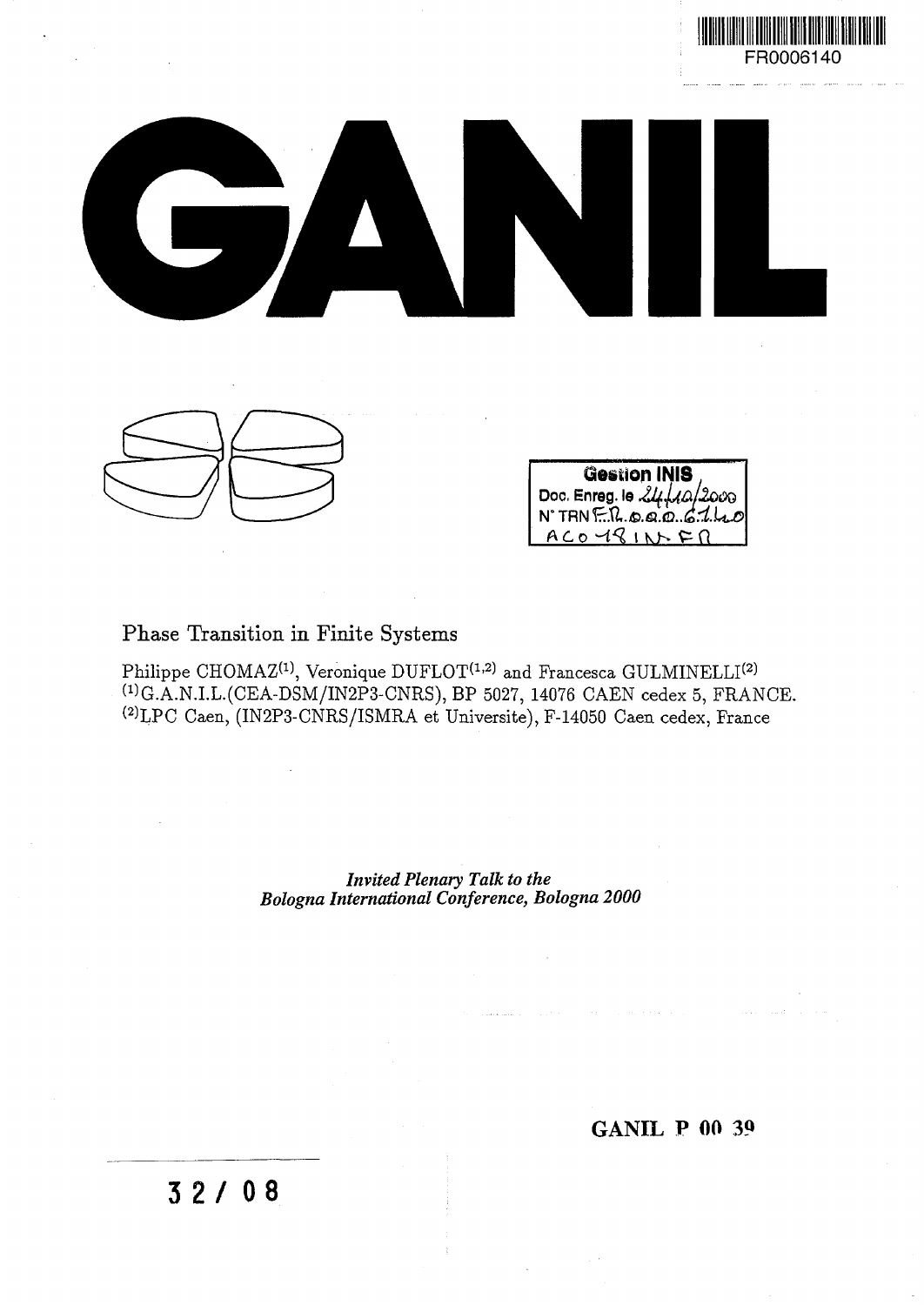## Phase Transition in Finite Systems

 $\mathrm{Philippe}\ \mathrm{CHOMAZ}^{(1)},$  Veronique  $\mathrm{DUFLOT}^{(1,2)}$  and Francesca  $\mathrm{GULMINELLI}^{(2)}$ ( 1 )G.A.N.I.L.(CEA-DSM/IN2P3-CNRS), BP 5027, 14076 CAEN cedex 5, FRANCE. ( 2 )LPC Caen, (IN2P3-CNRS/ISMRA et Universite), F-14050 Caen cedex, France

In this paper we present a review of selected aspects of Phase transitions in finite systems applied in particular to the liquid-gas phase transition in nuclei. We show that the problem of the non existence of boundary conditions can be solved by introducing a statistical ensemble with an averaged constrained volum. In such an ensemble the microcanonical heat capacity becomes negative in the transition region. We show that the caloric curve explicitely depends on the considered transformation of the volume with the excitation energy and so does not bear direct informations on the characteristics of the phase transition. Conversely, partial energy fluctuations are demonstrated to be a direct measure of the equation of state. Since the heat capacity has a negative branch in the phase transition region, the presence of abnormally large kinetic energy fluctuations is a signal of the liquid gas phase transition.

#### **1. INTRODUCTION**

Since nuclear forces resemble to Van der Waals interactions the nuclear phase diagram is expected to present a liquid gas phase transition (see figure 1). Our present knowledge of the nuclear equation of state is limited. The main reason is the difficulty to treat the nuclear many-body problem and to define a reliable in medium interaction. The saturation energy and density, i.e. the ground state of nuclear matter, are well established but the compressibility, i.e. the variation of the energy as a function of the density around the saturation point, is still under discussion because of the recent results of relativistic approaches. As far as the temperature dependence of nuclear properties is concerned very little is also know in an absolute way. Only the entropy variation, i.e. the level density parameter  $a = S/T$ , of a finite nucleus as an open system has been clearly established through evaporation studies. A huge research activity is now devoted to the extraction of reliable information of the nuclear equation of states and the associated phase diagram. Heavy ion reactions are routinely used to test mechanical and thermodynamical properties of nuclei. In the recent years the multifragmentation regime has been tentatively associated with the occurrence of a liquid-gas phase transition. The main problem is to link the dynamics of a collision with the extraction of meaningful thermodynamical quantities. It is rather surprising that a huge amount of experimental data can be explained by many different models. For example figure 2 shows that the experimental data obtained in the Xe+Sn reaction at 32 MeV/nucleon can be explained by a dynamical simulation of the phase transition as well as by a simple statistical model. This may indicate that the dynamics is sufficiently chaotic to populate the whole phase space. As a concequence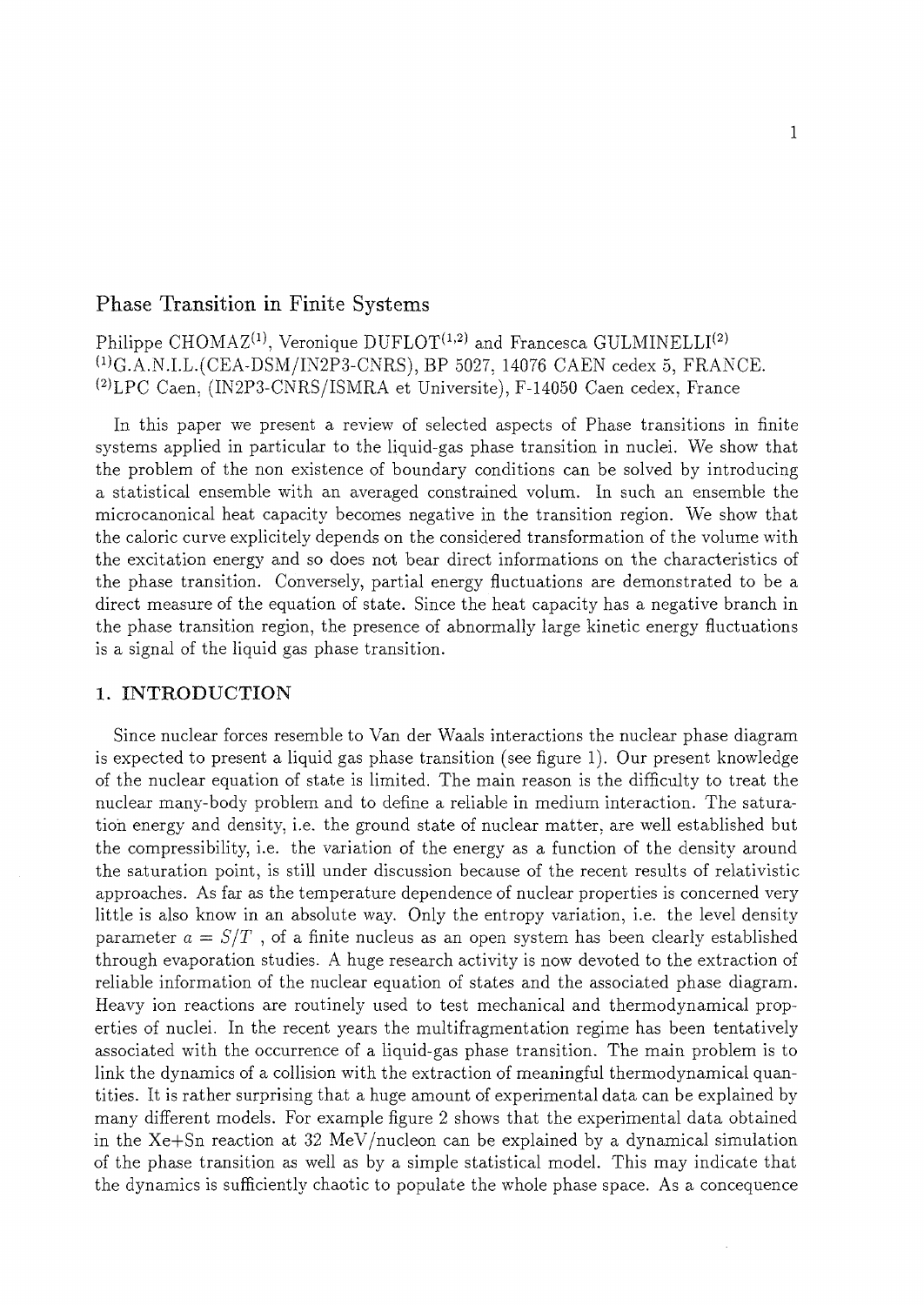a thermodynamical approach might be justified. In the following we will concentrate on the properties of a nuclear system in a statistical equilibrium.



Figure 1. Nuclear Phase diagram in the temperature density plane. At low temperature and below the saturation density  $\rho_0$  a liquid gas phase transition is expected. In extrem conditions the matter should become a plasma of free quarks and gluons. Three cosmic events are also schematically drawn the Big-Bang, the collapse of a supernova toward a neutron star and a heavy ion collision at GANIL.



Figure 2. Experimental data from the INDRA collaboration on Xe+Sn at 32 MeV/nucleon compared with a dynamical simulation (left) and a statistical approach (right) (from ref.  $[1]$ ).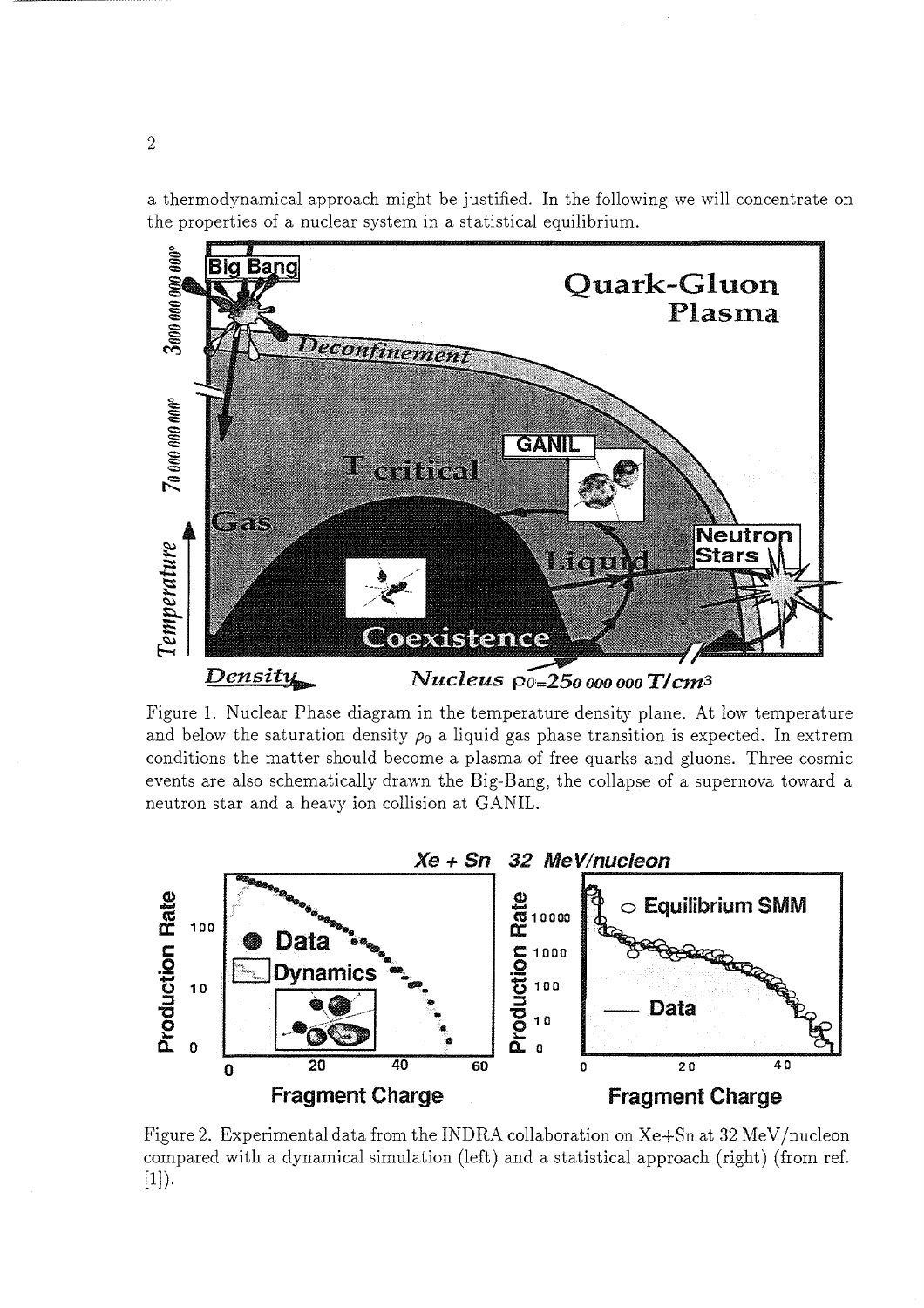

Figure 3. On the left the typical evolution of the entropy and the associated temperature of an infinite system undergoing a phase transition. The linear entropy region corresponds to the constant temperature characteristic of a phase transition. On the right the typical evolution of a finite system. Schematic pictures of the system at the phase transition are also shown, (see text)

## 2. FROM INFINITE TO FINITE SYSTEMS

## 2.1. Phase transition in infinite systems

Phase transition are routinely encountered in the everyday life. Everybody knows that a boiling water keeps a constant temperature during the whole boiling process (since the pressure is usually constant). It should be noticed that this "kitchen"-experiment is in fact a microcanonical type of thermodynamics since we usually control the amount of energy (the fire) given to the system (the water in the kettle). This amazing constancy of the temperature can easily be understood at the thermodynamical limit. Indeed, at this limit the state of the system is the one which maximizes the entropy because the fluctuations around this maximum are neglected. Moreover, if we split the system in two parts containing a fraction  $\lambda$  and  $(1 - \lambda)$  respectively of the total mass of the system, again because we assume that in the thermodynamical limit we can neglect the role of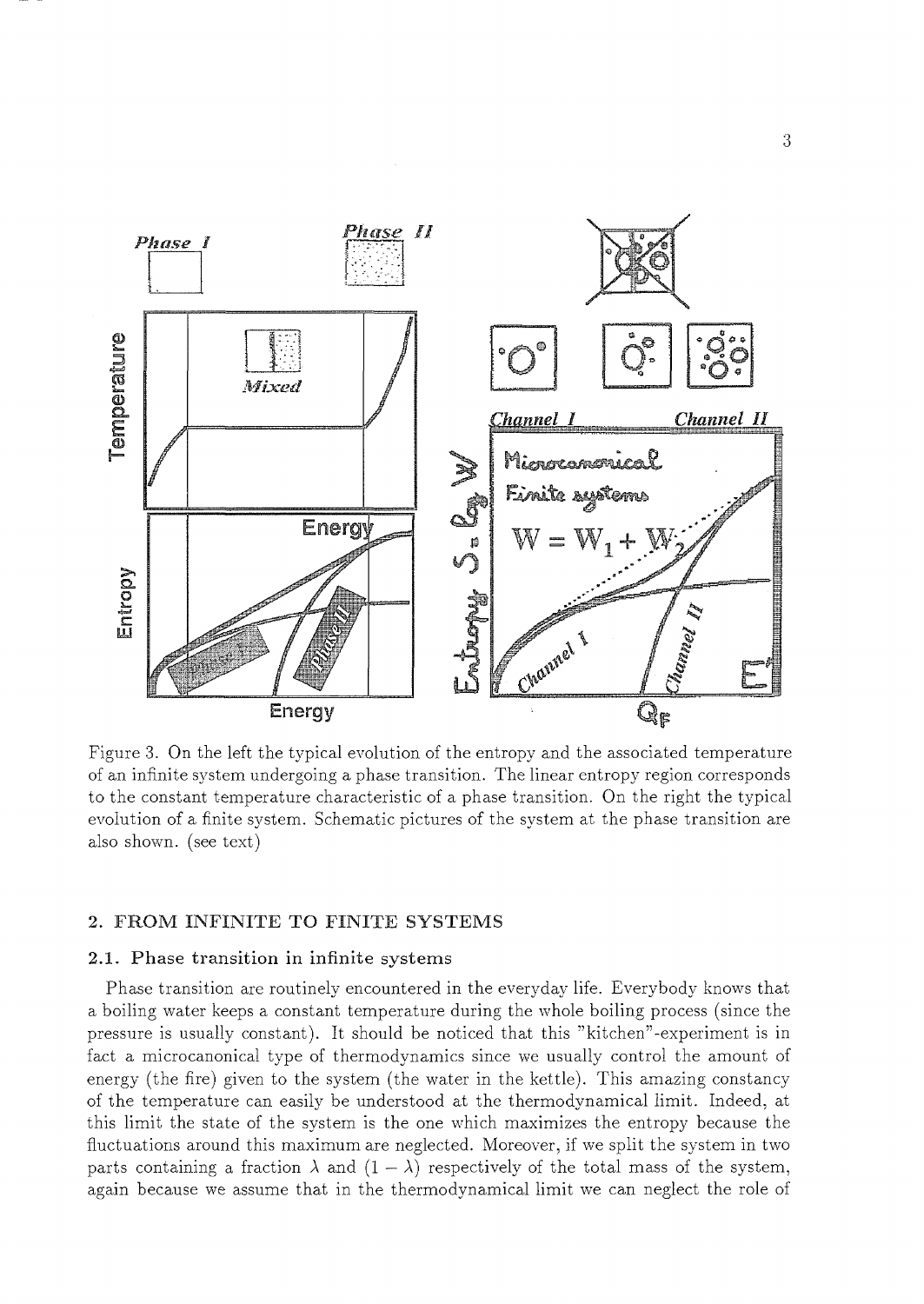interfaces on both energy and entropy we can construct a macro-state giving the energy  $e_1 = \lambda E_1$  to the first part and  $e_2 = (1 - \lambda) E_2$  to the second part. The total energy and entropy of this mixed events is simply

 $E = e_1 + e_2 = \lambda E_1 + (1 - \lambda) E_2$  (1)

$$
S = s_1 + s_2 = \lambda S_1 + (1 - \lambda) S_2 \tag{2}
$$

Indeed, the number of mixed states is simply the number of states in the first part  $W_1 = \exp s_1 = \exp \lambda S_1$  times the number of states in the second part  $W_2 = \exp s_2 =$  $\exp(1-\lambda) S_2$ .

If in some region the introduction of such mixed events leads to an entropy which is greater that the original one the mixed event will be infinitely more probable that the original one. If fact any mixing which maximized the entropy will win. Since *S* and E are in the mixed region simple linear functions of the mixing proportion  $\lambda$  the entropy is a straight line so that its derivative, the microcanonical temperature, remains constant. This is nothing but the Maxwell construction. This is the reason why at the thermodynamical limit the entropy should always be concave. This thermodynamical scenario is shown in the left part of figure 3.

#### **2.2, Channel opening in finite systems.**

In a finite system the simple argument about the mixed events does not hold anymore. Indeed, gluing two parts in proportion  $\lambda$  and  $(1 - \lambda)$  of two classes of events associated with the energy  $E_1$  and  $E_2$  does not generate a class of events at energy  $E = \lambda E_1 +$  $(1 - \lambda) E_2$  because we cannot neglect the energy cost paid in terms of interfaces. Therefore neither the energy nor the entropy are expected to be additive and mixed events may not be the most important one. In fact, in finite systems the thermodynamics cannot be reduced to the most probable but rather the fluctuations are expected to be an essential phenomenon in finite systems. The Maxwell construction is therefore not possible any more and the construction of mixed event is not the way we may think about a phase transition. Nothing then prevents the entropy to present concave regions. It has been proposed that a concave anomaly can be considered as a general definition of phase transitions in finite systems[2,3]. This idea has been generalized to any convexity anomaly of any generalized thermodynamical potential [4].

If mixing is no more possible, sorting in categories remains a way to understand the transition from one type of event to another. In general many different types of events have to be considered in a phase transition region. In the infinite system one may think to classify events according to their proportion  $\lambda$  of one of the two phases, in finite systems fewer categories can be defined. For simplicity let us introduce only two types (labelled 1 and 2) of events on the basis of a large difference in an observable which can be thought as the order parameter. These two categories can be thought as two different channels. Far from the transition region only one of the two channels dominates. This can be the case if we have not yet passed the energy threshold for the opening of the second channel. As soon as we pass this threshold the competition or the relative probability of the two channels will be fixed by the respective degeneracies  $W_1 = \exp S_1$  and  $W_2 = \exp S_2$ . Since we are only sorting events en categories the total degeneracy of the considered energy is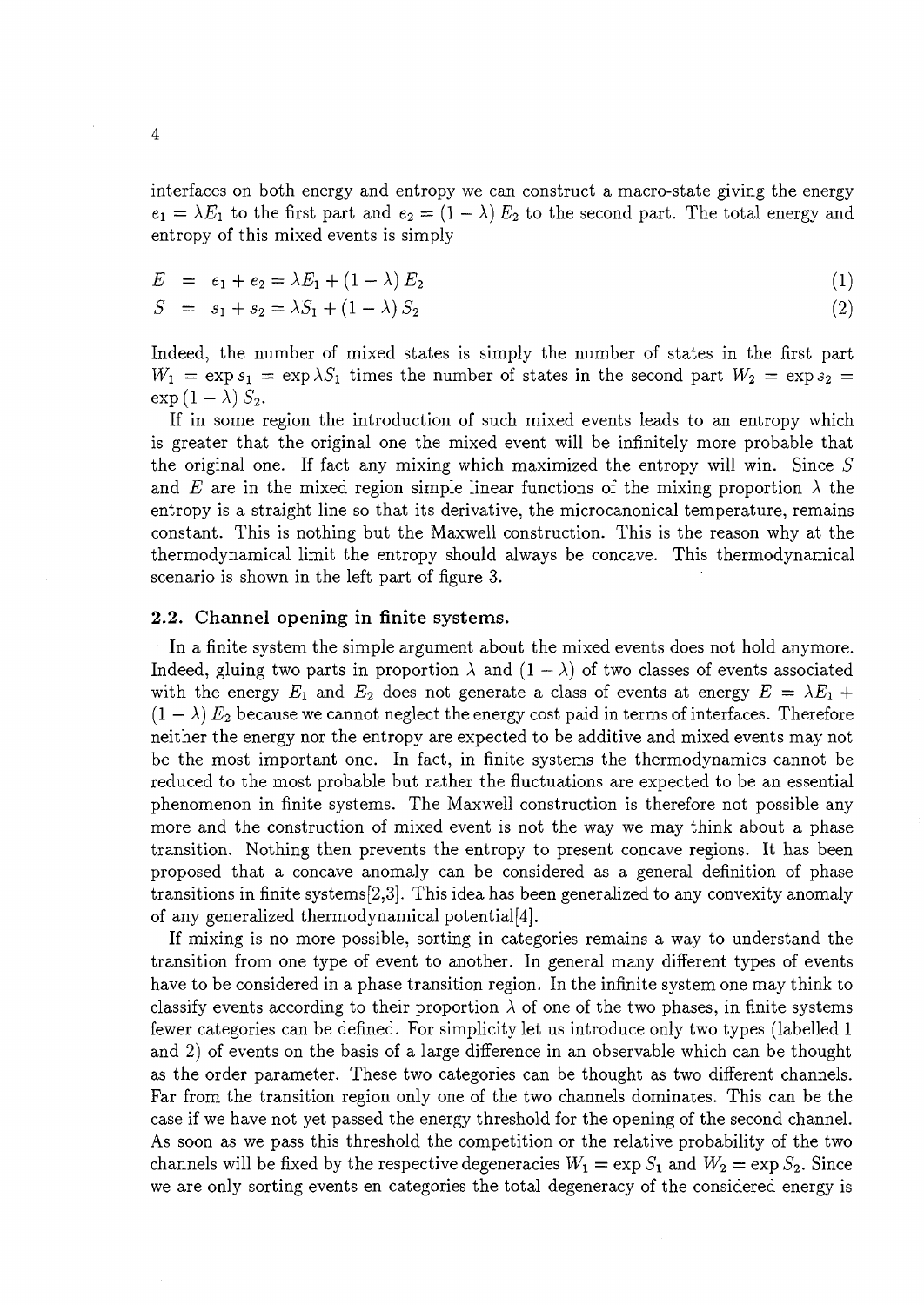simply

$$
W = W_1 + W_2 \tag{3}
$$

If the entropy increase of the second channel is fast then it may rapidly overcome the first one leading to a concave anomaly in the total entropy  $S = \log W$ . This demonstrates that the idea of channel opening is intimately linked to the idea of phase transition.

## **3. MODELS FOR PHASE TRANSITION IN FINITE SYSTEMS.**

#### **3.1. Lattice-gas model**

Let us first test these ideas on an exactly solvable model for second and first order phase transitions, the Lattice Gas Model of Lee and Yang [5]. This is a simplified model which can be interpreted as a schematic representation of a classical fluid with a Van der Waals type of equation of state. In our numerical implementation the *N* sites of a lattice are characterized by an occupation number  $\tau = 0$  or 1 (see figure 3). Particles occupying nearest neighboring sites interact with an energy  $\epsilon$ . A kinetic energy term is also included so that the Hamiltonian is given by

$$
\hat{\mathbf{H}} = \sum_{i=1}^{N} \frac{p_i^2}{2m} \tau_i + \sum_{i,j}^{N} \frac{\epsilon}{2} \tau_i \tau_j
$$
\n<sup>(4)</sup>

where the second sum runs only over neighboring sites.

In the liquid-gas phase transition, since the order parameter is the density difference between the two phases, the volume is essential in determining thermodynamical properties. Many studies have been performed considering periodic boundary conditions in order to avoid the effects of the surface [4,6,7]. Systems in a fixed cubic volume have also been investigated [8,9]. In the experimental case however the volume is not defined through boundary conditions because we are dealing with an open system. However, a typical average size of the fragmenting system might be deduced from experimental observables. For example the (average) radius of a hot source can be defined through interferometry or through comparisons with statistical models. From a theoretical point of view this implies that at equilibrium the entropy of the system should be maximized under the constraint of a specific value for the average volume. In the absence of a preferred direction, an average volume can be defined through the one-body observable [10,11]

$$
\hat{\mathbf{V}} = \frac{4\pi}{3N} \sum_{i=1}^{N} r_i^3 \tau_i \tag{5}
$$

where  $r_i$  is the distance to the center of the lattice.

Introducing first a canonical description in which the energy observable  $\hat{H}$  as well as the volume  $\hat{V}$  are known in average we have to introduce the associated Lagrange multipliers  $\beta$ ,  $\lambda$  so that the partition function reads

$$
Z_{\beta,\lambda} = \sum_{(n)} \exp\left(-\beta U^{(n)} - \lambda V^{(n)}\right) \tag{6}
$$

Here,  $U^{(n)}$  and  $V^{(n)}$  are the expectation values of the operators  ${\bf H}$  and  ${\bf V}$  in the  $n^{th}$  event,  $\beta$  is the inverse of the canonical temperature  $\beta = 1/T_{can}$ , and the quantity  $P = -\lambda/\beta$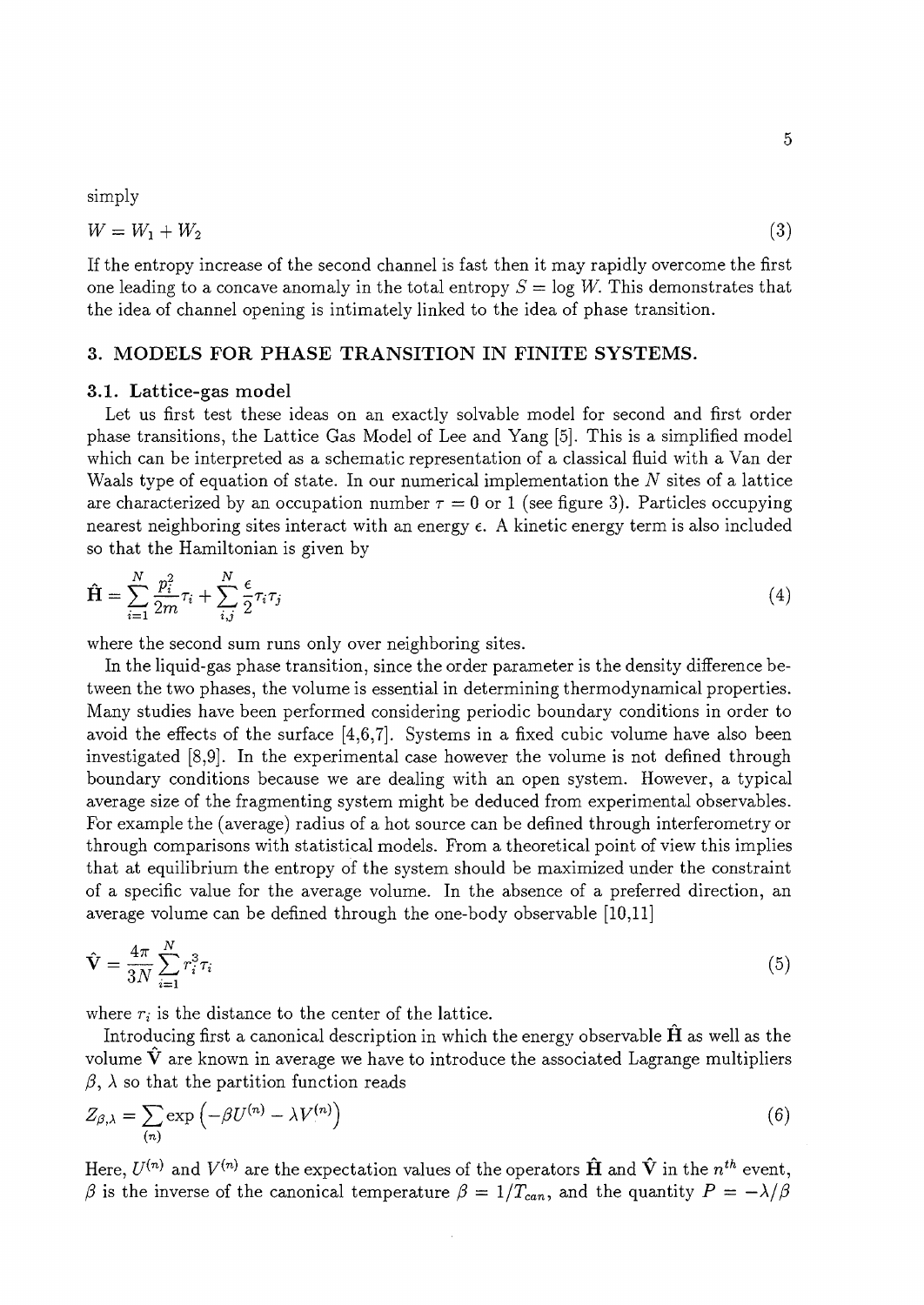has the dimension of a pressure. In other words, the experimental fact that the volume is known only in average means that the pressure, interpreted as the Lagrange multiplier associated with the volume observable, can be considered as the relevant state variable. A statistical ensemble of events associated with an average volume can easily be generated through a canonical sampling using a constrained Hamiltonian  $\hat{\mathbf{E}} = \hat{\mathbf{H}} - P \hat{\mathbf{V}}$  where  $P \hat{\mathbf{V}}$ can be considered as a constraining one-body external field. The averaged constrained energy  $E = U - PV$  can be interpreted as an enthalpy. The actual value of the pressure parameter must be defined to get the desired average volume.

For finite systems the various ensembles are not equivalent because fluctuations cannot be neglected. Since energy is a directly accessible observable in each event, the correct statistical framework is the microcanonical ensemble. An easy way to access microcanonical quantities is to sort the canonical partitions according to their total energy. It is important to notice that this procedure may be in some cases numerically time consuming but it is an exact method to generate constant energy events with the correct microcanonical weight (see eq.(7) below). When both energy and volume are considered as thermodynamical observables one should in principle sort the canonical events sampled for a given temperature and pressure as a function of the energy and the volume. However, if the pressure is fixed it is sufficient to sort the events as a function of the constrained energy E. At a given temperature  $\beta$  the canonical distribution reads

$$
P_{\beta}(E) = \frac{W(E)}{Z_{\beta}} \exp(-\beta E) \tag{7}
$$

where *W* is the degeneracy of the state. In a sampling of  $N_0$  events the probability  $P_\beta$ can be estimated from the number  $N_\beta$  of events falling in the enthalpy bin of size  $\Delta E$ around E,  $P_{\beta}(E) \Delta E \approx N_{\beta}(E)/N_0$ . The bin size  $\Delta E$  is chosen small enough that the results are independent of  $\Delta E$ . Equation (7) can be inverted leading to the entropy  $S(E) \equiv \log(W(E))$ . This allows a direct estimation of the microcanonical caloric curve

$$
T^{-1}(E) \equiv \frac{\partial S(E)}{\partial E} = \beta + \frac{\partial \log N_{\beta}(E)}{\partial E}
$$
 (8)

which is valid for every  $\beta$ . With a single microcanonical sampling at an arbitrary  $\beta$  it is in principle possible to directly compute the whole microcanonical caloric curve (8) without any approximation. However for a given  $\beta$  the energies far away from the canonical average  $E(\beta)$  are hardly sampled in the canonical ensemble. To minimize numerical inaccuracies it is therefore more convenient to perform many canonical samplings at different  $\beta$  and get *T* as the weighted average of the different estimations.

In the calculations shown below a number *A* = 216 of particles is fixed; to illustrate a first order phase transition the pressure  $P$  is chosen in such a way that the isobar crosses the canonical coexistence line at about the half of the critical temperature. The numerical realization of the model is a three dimensional cubic lattice characterized by a size large enough  $(N = 8000)$  so that the boundary conditions do not affect the calculations with a constraining pressure. Canonical statistical averages are taken over events obtained with a standard Metropolis sampling of the lattice occupations according to the partition function (6). The qualitative results of our analysis are not modified by varying the size of the system; however the actual values of the temperature and heat capacity do depend on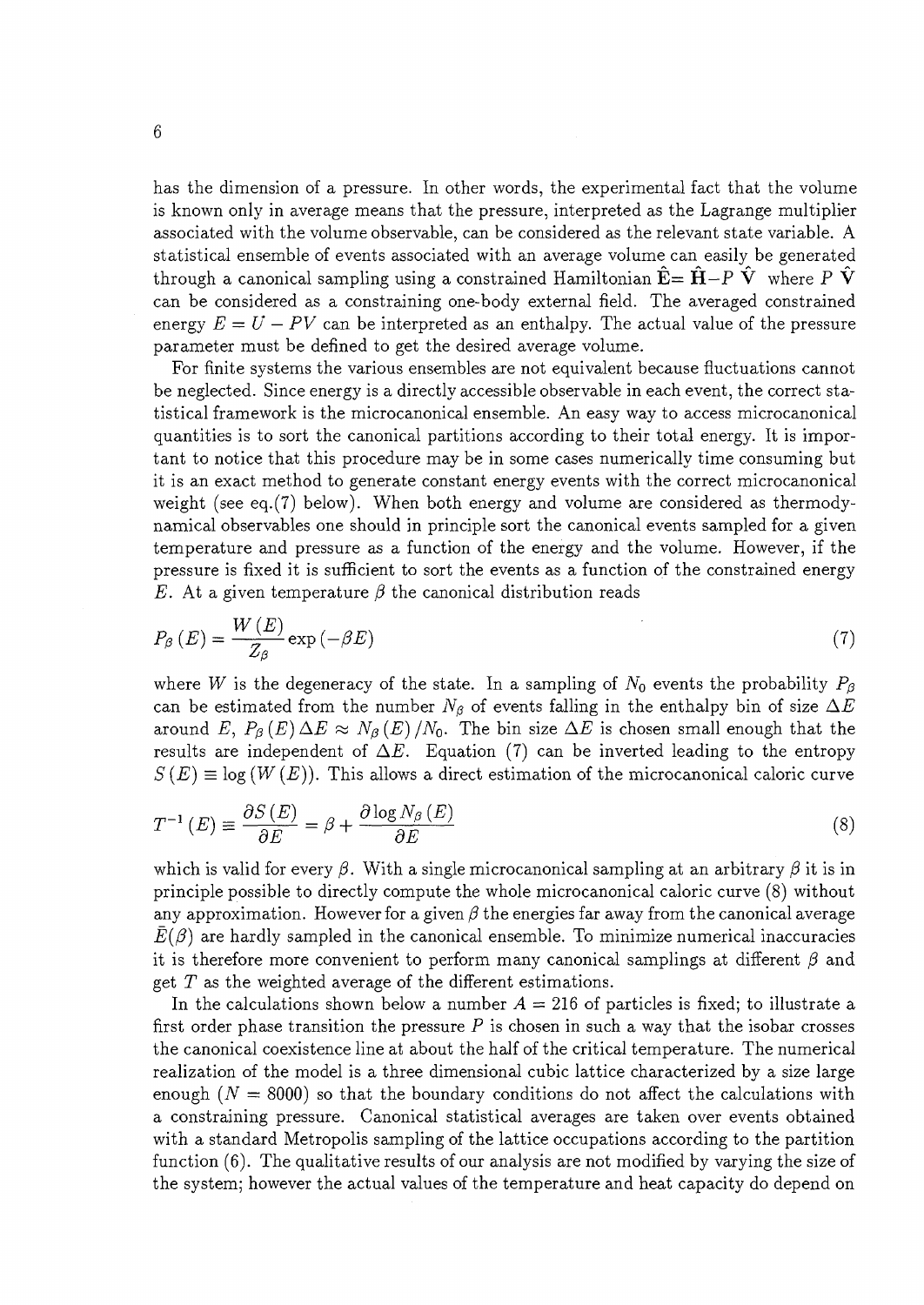*A* due to finite size and, more important, surface effects. This implies that for a practical application to fragmentation data it is essential to study a constant mass source over the whole excitation energy range.



Figure 4. Right schematic drawing of the lattice-gas model. Left : Microcanonical caloric curve (full line) compared with the most probable (dots) and average (line) canonical energy for each  $\beta$ .

It is interesting to compare the microcanonical and canonical caloric curves as shown in Figure 4. In finite systems two canonical caloric curves can be defined, corresponding to the average and most probable energy associated to a given  $\beta$ . In infinite systems these two energies are equal because fluctuations can be neglected. Far from the phase transition the canonical and microcanonical curves agree. Indeed, from equation (8) we can see that the most probable canonical energy is characterized by the equality of the microcanonical and canonical temperatures. In the coexistence region however the predictions of the two ensembles differ in an noticeable manner. The canonical caloric curves are by definition monovaluated while this restriction does not apply to the microcanonical case. The microcanonical caloric curve presents a back bending while in the back-bending region the canonical caloric curve associated with the most probable energy presents a discontinuity equivalent to the Maxwell construction. The observed energy jump is directly related to the latent heat of the first order phase transition. Because of fluctuations the average energy presents a smoother behavior with however a clear slope change in the transition region. Allowing a fluctuating volume is essential to obtain the caloric curves of Figure 4: constant volume lattice gas calculations produce smoothly increasing caloric curves [12] even within the microcanonical ensemble as we will discuss later. It should be noticed that the partitions which fall in the energy region corresponding to the canonical temperature jump are hardly sampled by the canonical ensemble, but are accessible in the microcanonical ensemble. Therefore, in a finite system the microcanonical sorting of events allows to study regions of the phase diagram which are forbidden in the canonical formalism. These regions are characterized by specific properties such as negative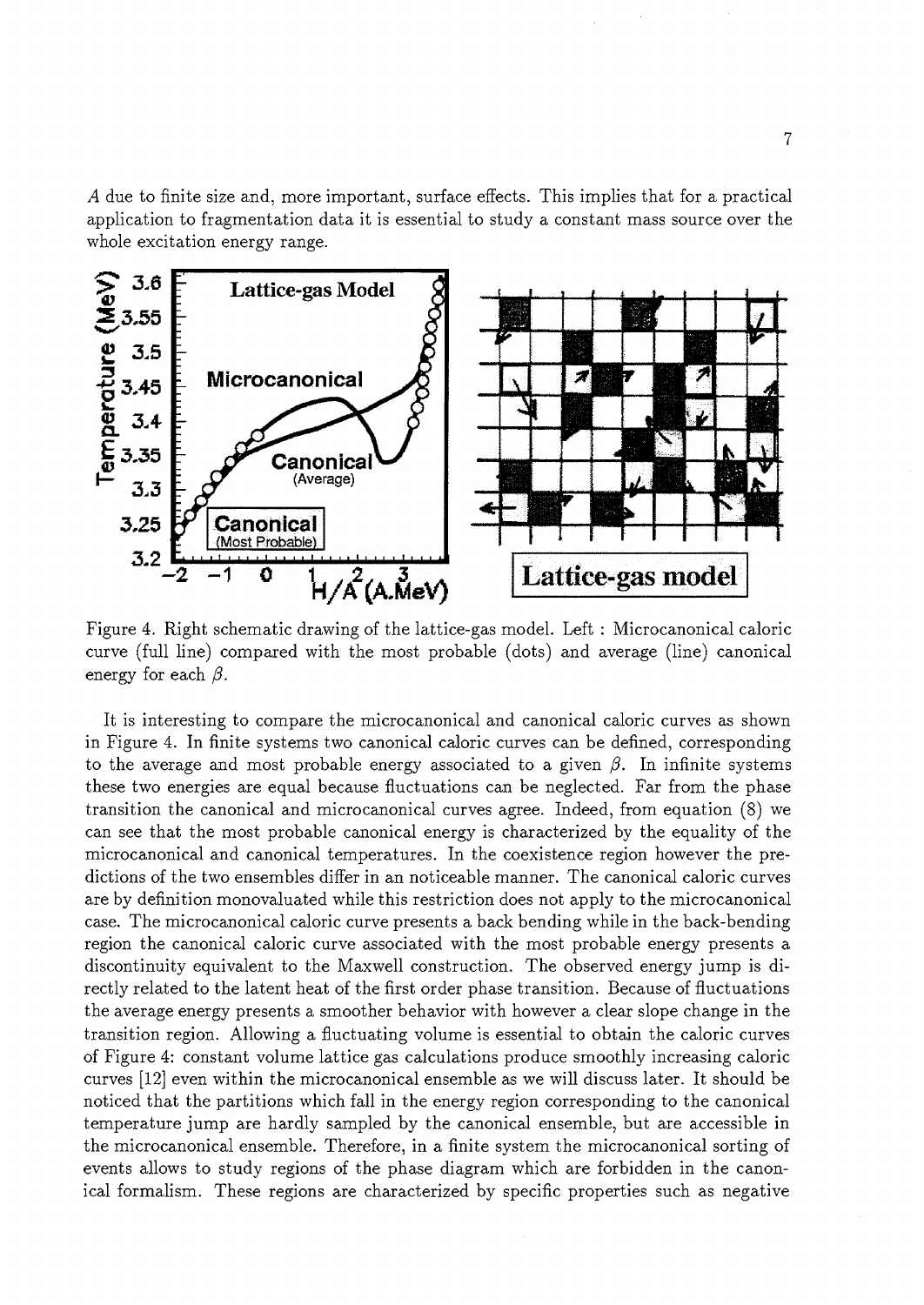heat capacities which we will later on study in more detail. In particular it is important to identify experimental observables which can directly inform us about these peculiar properties.





Figure 5. Right part: schematic drawing of the double quantum oscillator model with the associated hamiltonien. Left part: the entropy, temperature and heat capacity as a function of the excitation energy.

## **3.2. Analytical quantum models**

In the lattice-gas model the connection between a phase transition and a back bending in the caloric curve appears evident. However, one may worry about the generality of such a statement. Is it a general property found in many systems? Do such anomalies also exist in quantum systems or is this definition of phase transition restricted to classical systems? In order to address this question we have investigated a model of A particles which can jump from one harmonic oscillator to an other. In the first one all particles strongly interact while in the second one they are free. The curvature of the second well plays the role of a confining potential i. e. of a pressure. The corresponding Hamiltonian reads

$$
\hat{\mathbf{H}} = \varepsilon_1 \left( \hat{\mathbf{N}}_1 - \hat{\mathbf{A}}_1^2 + A^2 \right) + \varepsilon_2 \hat{\mathbf{N}}_1 \tag{9}
$$

with the operators

$$
\hat{\mathbf{N}}_i = \sum_{n=1}^A \delta_{i_n}^i a_n^+ a_n \tag{10}
$$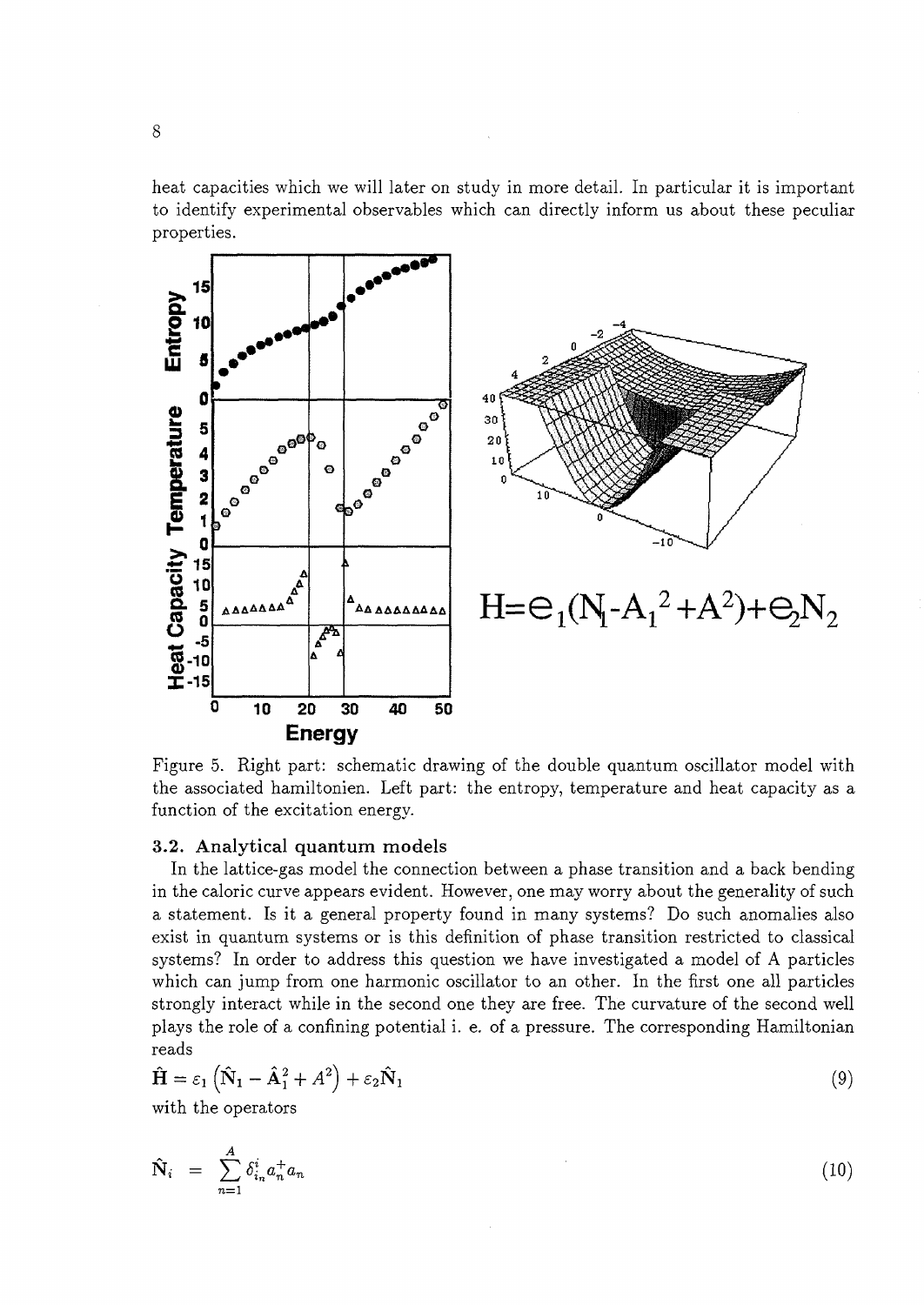$$
\hat{\mathbf{A}}_i = \sum_{n=1}^A \delta_{i_n}^i \tag{11}
$$

where  $i_n$  is the harmonic well occupied by the particle i. Using this Hamiltonian we can compute the level density and so the entropy. To simplified the calculation we have chosen  $\varepsilon_1$  and  $\varepsilon_2$  to be commensurable.. Then, we can compute the temperature and the associated heat capacity (see figure 5). We observe that the system indeed presents an anomaly in the curvature of the entropy. Back-bending and negative heat capacities automatically follow.



Figure 6. Left top part: a schematic picture of the experimental set-up. Below: the observed correlation between the temperature of the oven and the fragmentation pattern induced by the absorption of several photons. On the right several scenarii for the transition between two phases are compared with the experimental results. The observed pattern is only compatible with the existence of a back-bending[13].

## **4. EXPERIMENTAL SIGNALS.**

#### **4.1. Melting of clusters [13]**

In the year 2000 the first experimental signature of a back bending caloric curve has been reported in the melting of metallic clusters. The experiment is rather simple. The clusters are first produced and selected. Then the clusters get thermalized in the melting region in an helium heat bath. After thermalization they are further excited by a laser beam absorbing several photons, thanks to the plasmon vibration (see figure 6). The energy is then such that the cluster has time to evaporate atoms within the experiment time scale. The number of evaporated atoms provides a measure of the cluster energy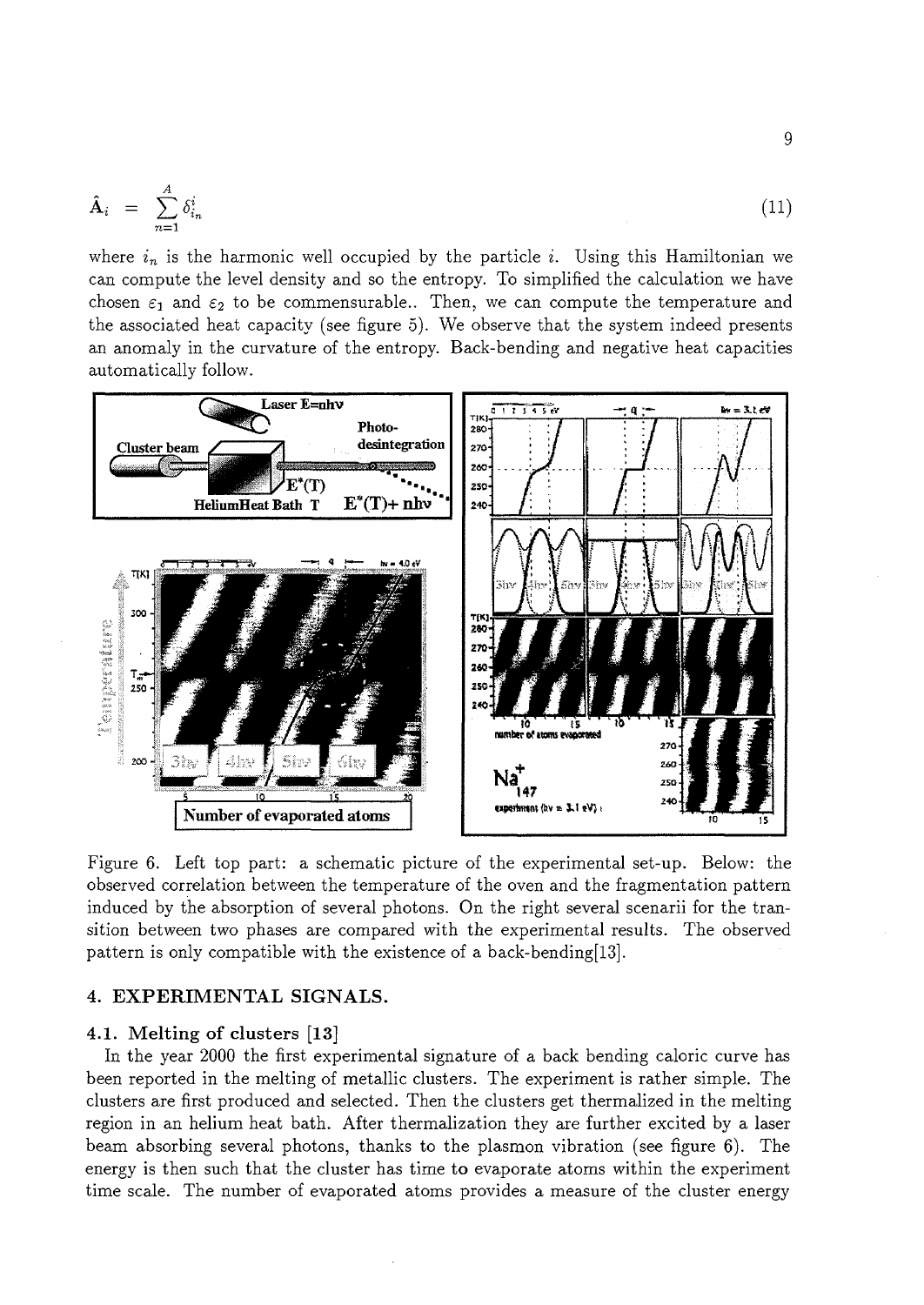distribution. Changing the temperature the thermal excitation changes and the distribution of evaporated atoms is shifted. The obtained bidimensional pictures of the number of evaporated atoms as a function of the oven temperature clearly show an anomaly corresponding to the melting point. If now we consider a back bending or a monotonous caloric curve the energy distribution goes from a bi-modal to a mono-modal shape. This induces a modification of the fragmentation pattern. The observed pattern is only compatible with a negative heat capacity system.



Figure 7. Left part: the schematic distribution of partial energy for a fixed total energy. Right: the comparison of the various measurements (dots) with the exact results of the lattice-gas model (lines).

#### **4.2. Negative heat capacities and abnormal fluctuations**

Recently many progresses have been performed in order to extract the nuclear thermodynamics from experimental data. Vaporization threshold have been measured by the INDRA collaboration[14]. Among the most famous attempts stands the ALADIN caloric curve which shows a saturation in the temperature (plateau) in the phase transition region [15]. More recently the possibility to signal this transition using the fluctuation of the energy partition has been investigated [11,16,17] and the presence of a negative heat capacity have been reported [18,19].

The investigation method can be easly explained for a classical fluid and tested in the framework of the lattice-gas model. The total energy *E* (here including the external constraining potential field) of the considered system can be decomposed into two independent components, its kinetic and potential energy:  $E = E_k + E_p$ . In a microcanonical ensemble with a total energy E the total degeneracy factor  $W(E) = \exp(S(E))$  is thus simply given by the folding product of the individual degeneracy factors  $W_i(E_i) = \exp(S_i(E_i))$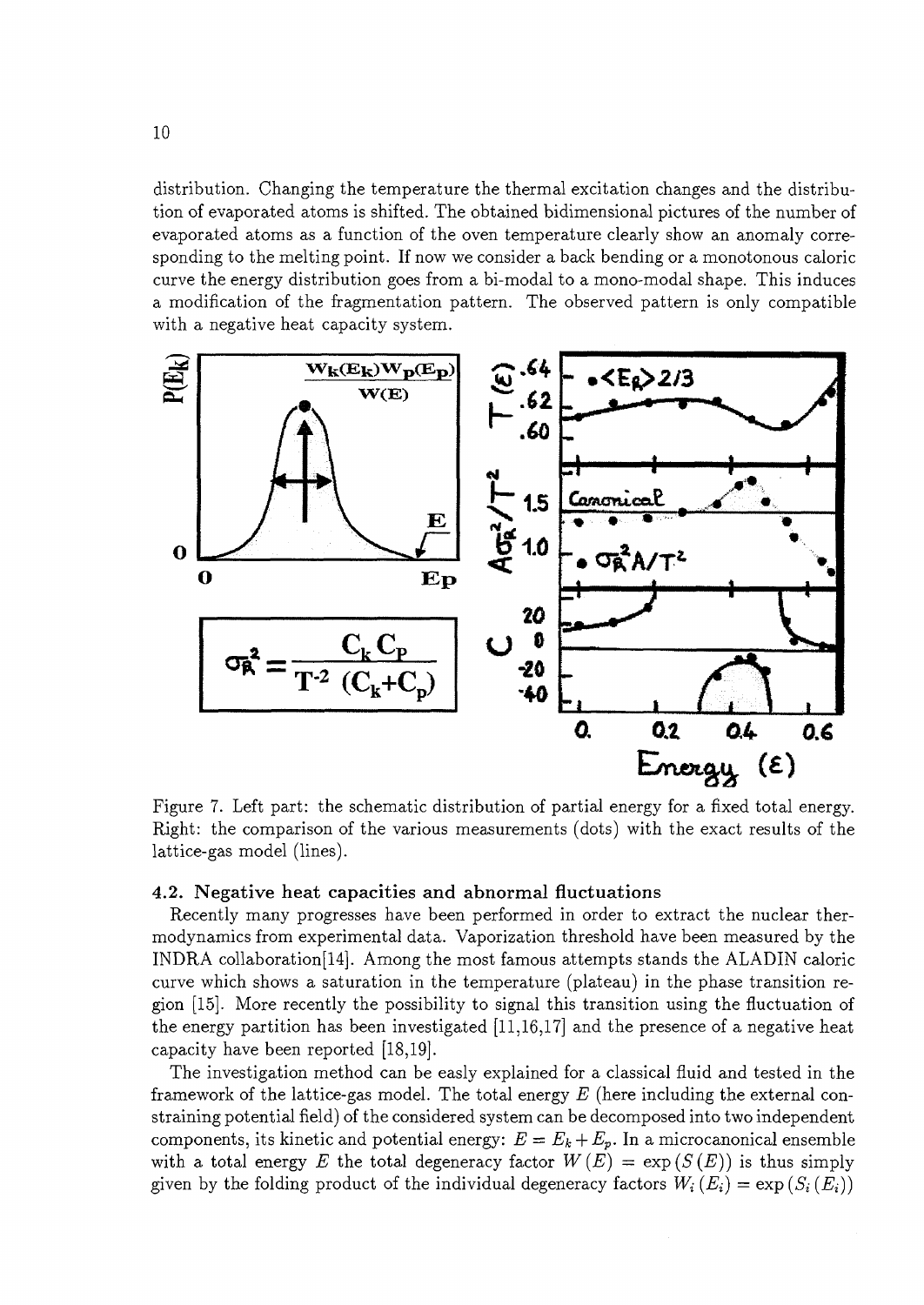of the two subsystems  $i = k, p$ . One can then define for the total system as well as for the two subsystems the microcanonical temperatures  $T_i$  and the associated heat capacities *C{.* Since we are dealing with a classical gas the kinetic equation of state is simply given by  $E_k = 3AT_k/2$  and the kinetic heat capacity is a constant,  $C_k = 3A/2$ . If we now look at the kinetic energy distribution when the total energy is *E* we get

$$
P_k^E(E_k) = \exp(S_k(E_k) + S_p(E - E_k) - S(E))
$$
\n(12)

Using Eq.(12) we directly get that the most probable partitioning of the total energy *E* between the potential and kinetic components is characterized by a unique microcanonical temperature  $\bar{T} \equiv T_k \left( \bar{E}^E_k \right) = T_p \left( E - \bar{E}^E_k \right)$ . Therefore the most probable kinetic energy  $\bar{E}^E_k$  can be used as a microcanonical thermometer as shown in Figure 7. Using a Gaussian approximation for  $P_k^E(E_k)$  the kinetic energy variance can be calculated as [20]

$$
\sigma_k^2 = \bar{T}^2 \frac{C_k C_p}{C_k + C_p} \tag{13}
$$

where  $C_k$  and  $C_p$  are the microcanonical heat capacities calculated for the most probable energy partition.



Figure 8. Several microcanonical heat capacity extracted from the kinetic energy fluctuations by the MULTICS collaboration (left) and the INDRA one).

As shown in Figure 7 when  $C_p$  diverges and then becomes negative,  $\sigma_k^2$  remains positive but overcomes the canonical expectation  $\sigma_k^2 = \overline{T}^2 C_k$ . This anomalously large kinetic energy fluctuation is a signature of the first order phase transition. Equation (13) can be inverted to extract from the observed fluctuations the heat capacity

$$
C \simeq C_k + C_p = \frac{\bar{T}^2 C_k^2}{\bar{T}^2 C_k - \sigma_k^2} \tag{14}
$$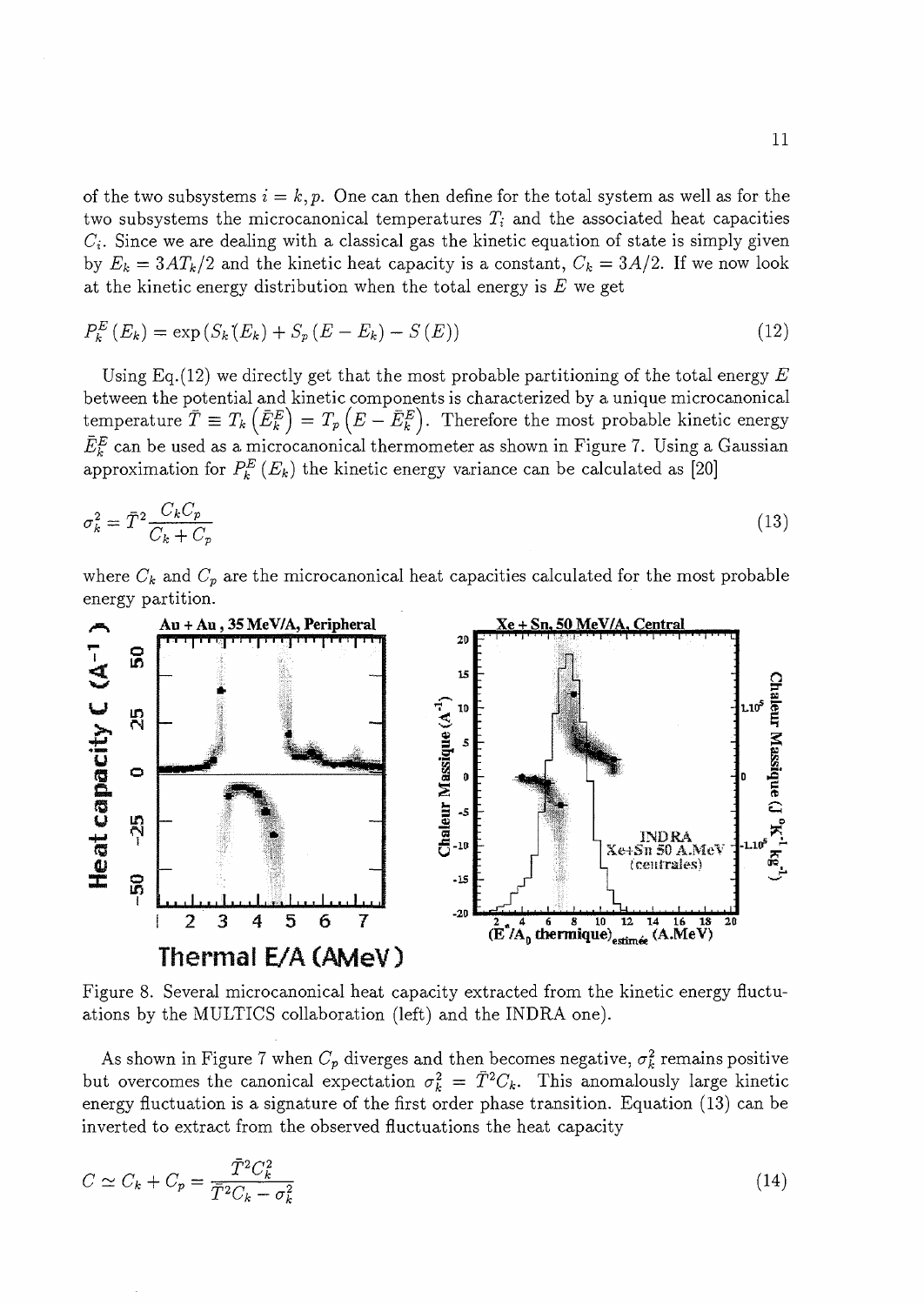Figure 7 shows that the heat capacity extracted from the kinetic energy fluctuations is in very good agreement with the exact one. This means that kinetic energy fluctuations are an experimentally accessible measure of the heat capacity which allows to sign divergences and negative branches characteristic of the phase transition.

Examples of experimental use of the proposed signal of the phase transition are given in figure 8. The important point to notice is that now the study of the nuclear phase transition is becoming quantitative.

## 5. **ROLE OF THE VOLUME.**

As far as the liquid-gas phase transition is concerned it is essential to discussed the role of the volume since it is the order parameter and since we know that the divergency of the heat capacity depends upon the isobar or isochore character of the considered transformation.

#### **5.1. Caloric curves and abnormal fluctuations**

The normalized fluctuations  $\sigma_K^2/T_\lambda^2$  obtained in the microcanonical ensemble with a constrained average volume,  $\langle V \rangle_{\lambda}$ , are shown in the energy- $\lambda$  plane in figure 9 together with the isotherms. One can clearly see that up to the critical temperature the fluctuations are abnormally large in the coexistence region. From figures 9 it is apparent that the phase transition signal is visible in the temperature as well as in the fluctuation observable.

However the experimentally measured caloric curves are not bidimensional. Indeed, even if different sources with different excitation energies can be prepared, the other thermodynamical parameters are not controlled even if they can be measured. In particular an average value for the freeze-out volume of a selected ensemble of events can be deduced from interferometry and correlation measurements or through comparisons with statistical models but it cannot be varied independently of the deposited energy. This means that experiments are sampling a monodimensional curve on the equation of state surface. The resulting caloric curve therefore depends on the actual transformation in the thermodynamical parameters plane. As an example the behavior of the temperature as a function of energy at a constant pressure or a constant average volume in the subcritical region is displayed in the upper part of figure 9. At constant pressure the caloric curves are steeper than the ones at constant  $\lambda$  when the system is in the liquid or in the vapor phase; in the coexistence region the isobars are almost identical to the iso- $\lambda$ 's since  $P_\lambda$  and  $\lambda$  differ only by the temperature which is almost constant in the phase transition region, and a back-bending is clearly seen. On the other hand at constant average volume a smooth behavior is observed with a slope change entering the gas phase, as expected from general thermodynamics (see also [8,12]). This is due to the fact that the  $\lambda$  parameter varies rapidly in the coexistence region. From these examples one clearly sees that the various transformations lead to very different caloric curves. More generally, it is clear that the back-bending of the temperature surface can be avoided depending on the path of the considered transformation and the phase transition signal can be hidden in the observation of the caloric curve.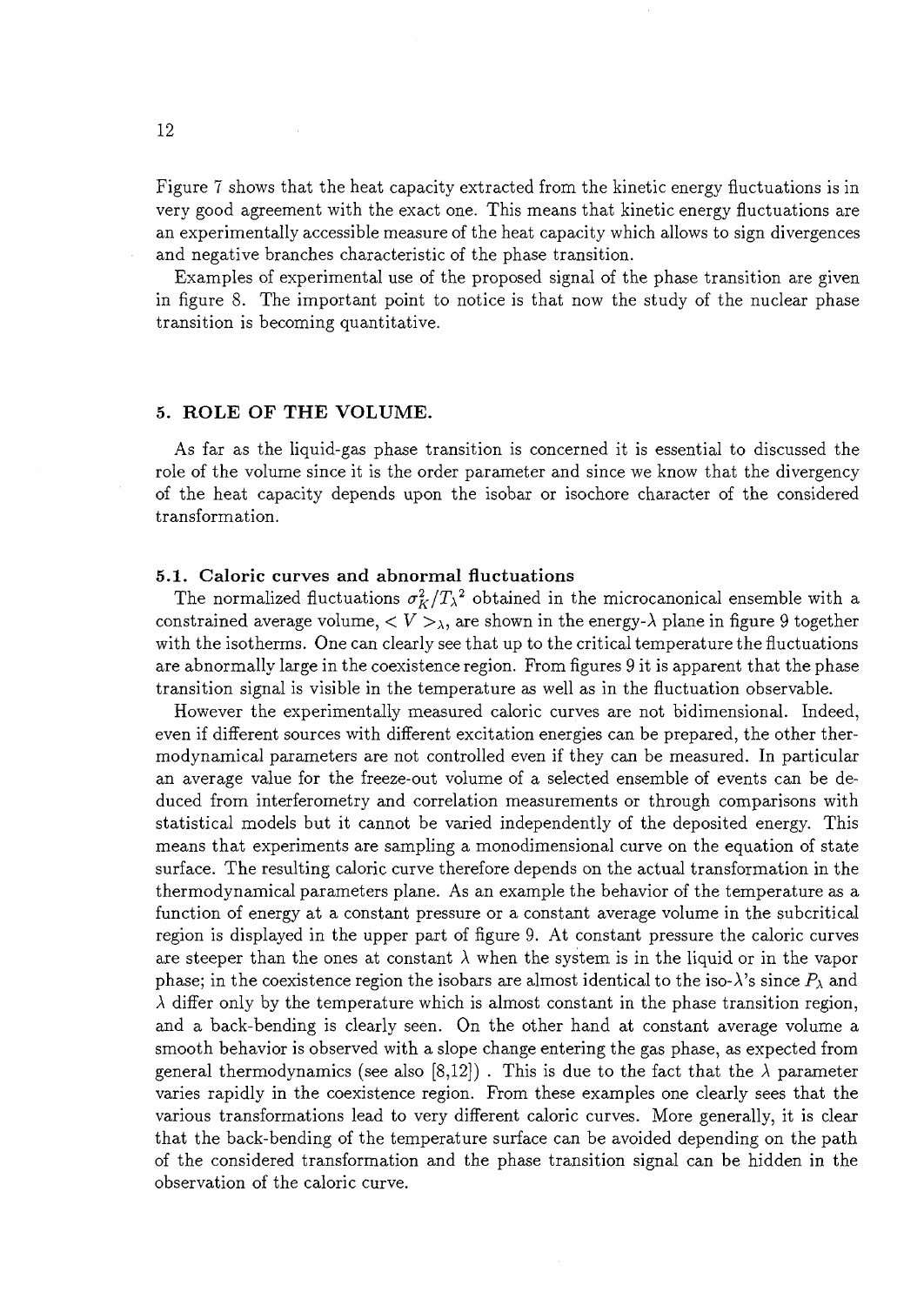

Figure 9. Left part : Isotherms and contour plot of the normalized kinetic energy fluctuations in the Lagrange parameter versus energy plane. The level corresponding to the canonical expectation  $\sigma_1^2/T^2 = 1.5$  is shown. Thick line: critical isotherm. Right pannel : Thermodynamical quantities in the microcanonical ensemble for a transformation at constant pressure and at constant volume (right part). Upper panels: caloric curve. Lower panels: normalized kinetic energy fluctuations compared to the canonical expectation (lines). Medium panels: heat capacity (symbols) compared to the estimation through eq.(14) (lines) at constant pressure (left part) and at constant volume (right part).

On the other side partial energy fluctuations are a state variable which does not depend on the transformation from one state to another and can directly give access to the equation of state. From figure 9 we can see that in the whole phase transition region the microcanonical fluctuations present a strong maximum which exceeds the canonical value: an anomalously large fluctuation signal will be always seen if the system undergoes a first order phase transition, independent of the path. As an example the lower part of figure 9 shows a constant  $P_\lambda$  or  $\langle V \rangle_\lambda$  cut of the bidimensional fluctuation surface. The quantitative behavior of the heat capacity as a function of energy depends on the specific transformation, but at each point the heat capacity extracted from fluctuations is a direct measure of the underlying equation of state. This is clearly demonstrated in the medium part of figure 9 which compares the exact heat capacity  $C_\lambda$  with the fluctuation approximation. The agreement between the two results illustrates the accuracy of the estimation (14).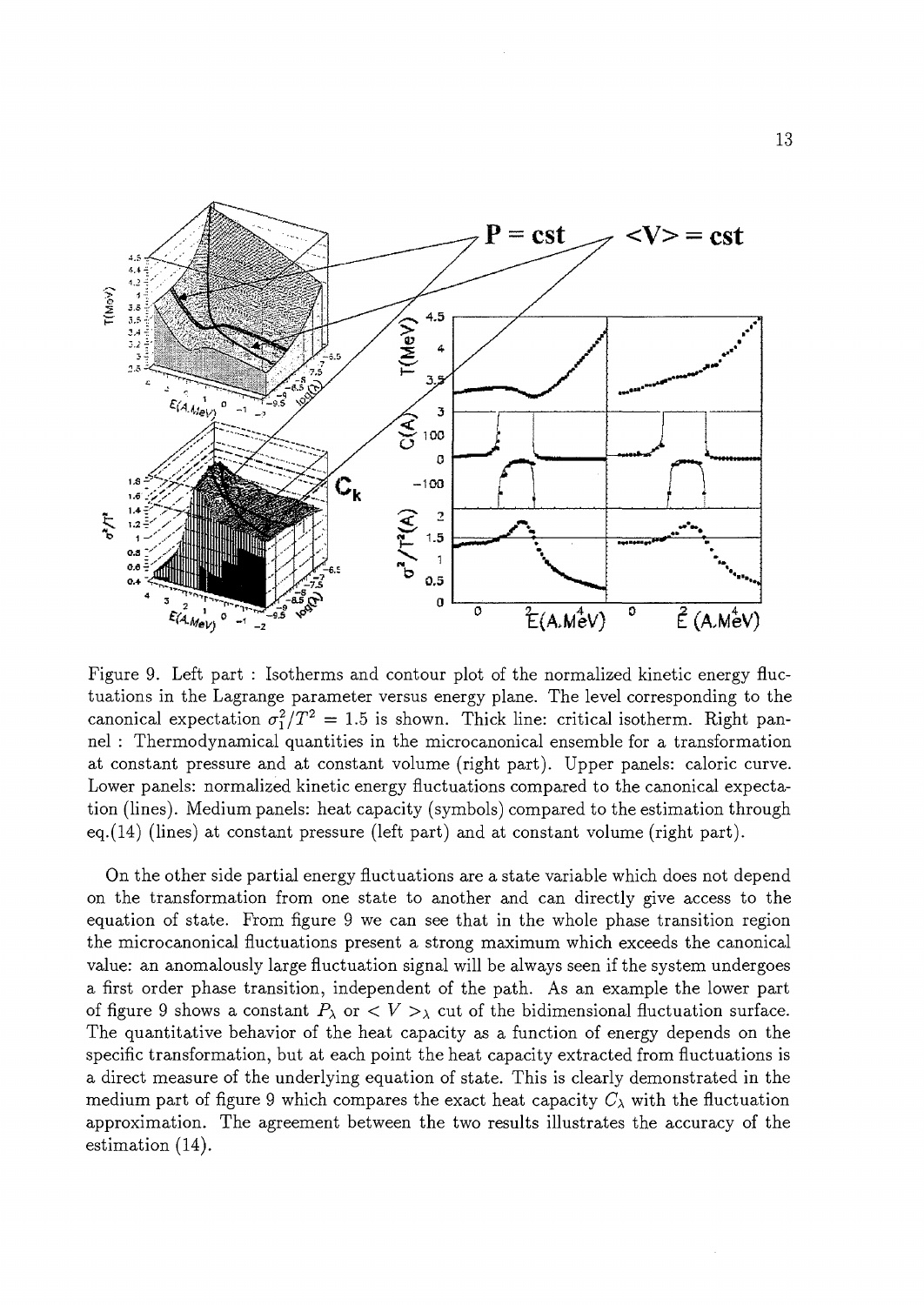

Figure 10. Left part the caloric curve and associated fluctuations in a constant volume ensemble at two different values of the the box volum (higer for the solid line) [21]. The anomalous fluctuations are always linked with the presence of a back bending in the caloric curve. Right: isotherms of a canonical ensemble at constant volume in the pressure versus density plane[22]. The EOS clearly exhibit anomalies associated with negative compressibilities.

#### **5.2. Constant volume transformation and negative compressibility**

We now turn to the constant volume ensembles i.e. ensembles defined through the presence of sharp boundary conditions. As expected, for small boxes, this ensemble does not presents anomalies in the equation of states. Indeed, the heat capacity at constant volume is not expected to diverge in the thermodynamical limit. Only the infinite volume solution which can also be thought as a zero pressure system presents the back bending already discussed in the context of open systems, (see figure 10). The absence of a back bending in the caloric curve does not mean that the phase transition is not present. Indeed, varying the volume one can see that the thermodynamical potential has a convexity anomaly. In such a case the compressibility is negative. This clearly shows that the volume is the order parameter therefore controlling the order parameter allows to explore the phase transition region and to spot the back bending characteristic of first order phase transition in the associated conjugated variable, here the pressure. This is illustrated in the case of the canonical ensemble at constant volume in the right part of figure 10. One can clearly see that the isotherms present a strong back bending below the critical temperature. It should be noticed that this demonstrates that the existence of backbending's is not limited to the microcanonical ensemble. In fact the best ensemble to spot a first order phase transition is the one in which the order parameter is directly constrained. Then a back bending should be seen in the associated EOS i.e. the equation giving the conjugated variable (the second derivative of the thermodynamical potential) as a function of the order parameter no matter the variables chosen to control the other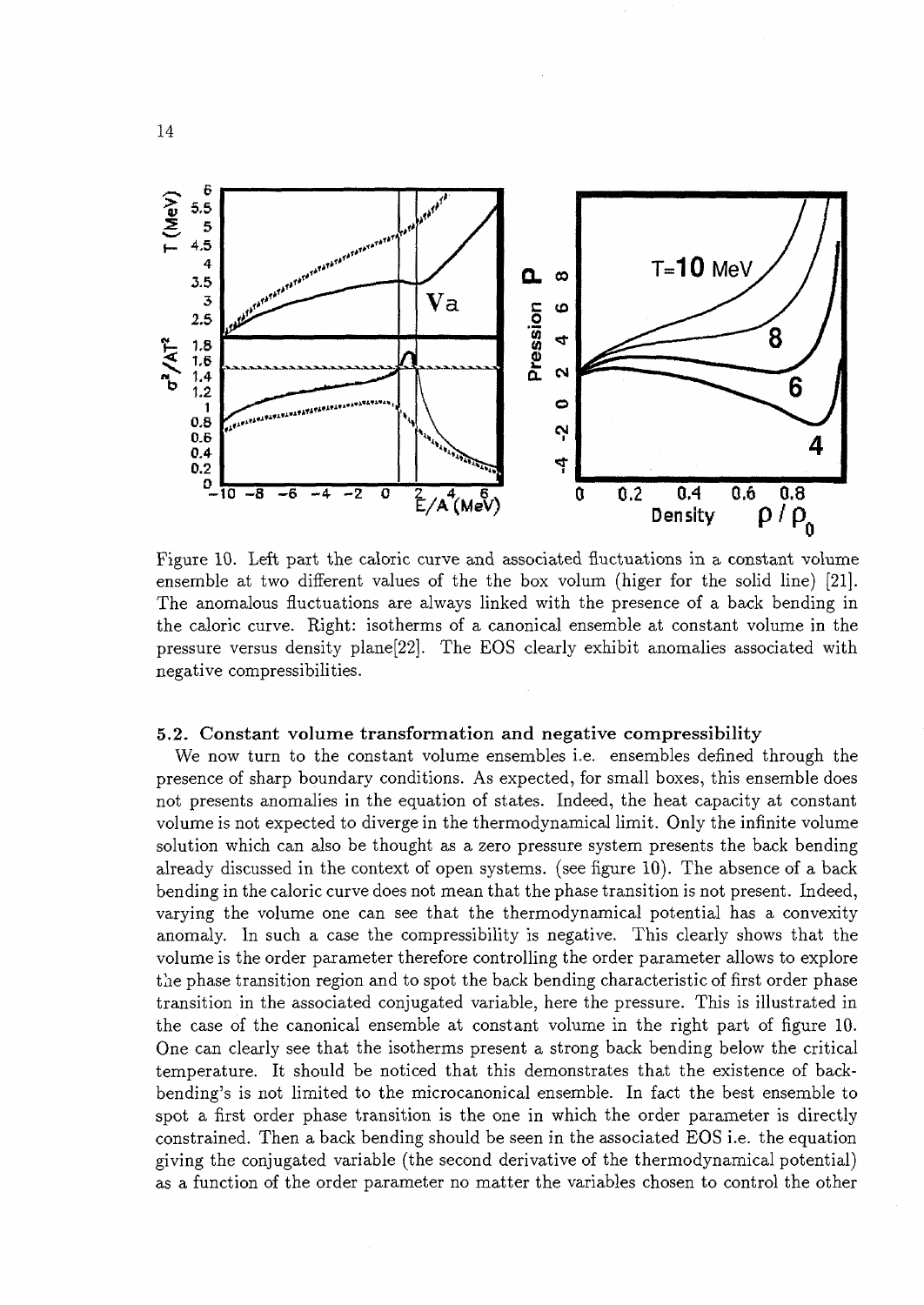thermodynamical degrees of freedom. Conversely, if the order parameter is controlled only in average its conjugated variable appears as a Lagrange multiplier controlling the statistical ensemble. Then the order parameter EOS does not back-bends any more since only one average order parameter is allowed for a given Lagrange multiplier. However, if another intensive variable is controlled and happens to be different in the two phases (for example here the energy) then it may play the role of an alternative order parameter and the associated EOS (here the caloric curve) may present an anomaly.



Figure 11. Left part : microcanonical fragment size distribution at three different energies presented on top of the associated caloric curve. Right part: canonical fragment distribution for three density regions. Subcritical, critical and supercritical distributions are shown. The corresponding critical temperature for each density are reported in the phase diagram below.

## **6. ADDITIONAL SIGNALS OF A PHASE TRANSITION.**

#### **6.1. Critical mass partitions**

In order to better characterize the back-bending region it is interesting to examine the properties of the associated partitions. It should be noticed that since the back bending region of a microcanonical calculation corresponds to events with a very small probability in a canonical ensemble one may expect that the microcanonical sampling can be different from the typical partitions of the corresponding canonical distribution. Figure 11 presents canonical and microcanonical fragment mass distributions in the phase transition region<sup>[11]</sup>. Let us first start with the microcanonical ensemble, at the lowest energy, in the first uprising branch of the caloric curve, the fragment distribution shows an exponential fall off of light fragments associated with the gas phase and a big liquid drop, characteristic of a subcritical system. At the highest energy corresponding to the beginning of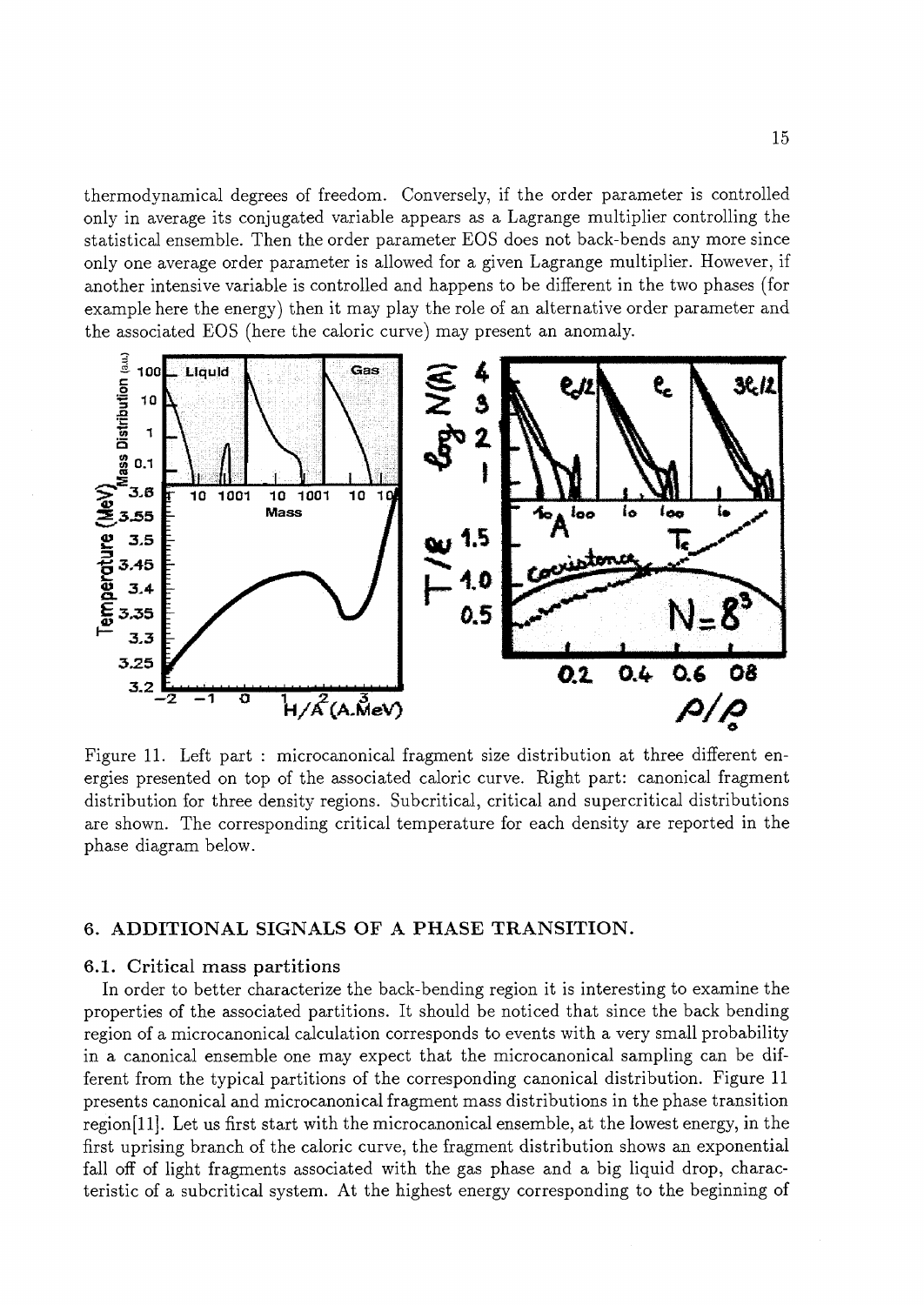the gas branch of the caloric curve, the distribution resembles to a typical supercritical vaporized system. In the middle of the back-bending region a critical distribution is observed. This observation of a critical behavior of the fragment size distribution in the coexistence region has also been reported in the canonical lattice-gas context [4] (shown in the figure 11). Critical behaviors are observed irrespectively of the considered density. Therefore, a line of critical points can be identified in the whole phase diagram, from a percolation type at high density toward the thermodynamical critical point and down to the interior of the coexistence region. The microcanonical study additionally suggests that anomalous fluctuations coming from the negative heat capacity characteristic of a microcanonical first order phase transition, are to be expected in the region where the fragment size distribution becomes critical. The conjunction of these two observations signs of a first order phase transition.



Figure 12. Left part: t/He isotopic ratio calculated for an asymetric matter at various temperature (full line) compared to the combinatorial expectation (thin line); right part: the evolution of the canonical chemical potential as a function of the number of particles.

#### **6.2. Chemical signals**

Since we are dealing with a liquid gas phase transition in a two fluid system one also expects the presence of a distillation (or fractionation) of the isospin asymmetric nuclear matter. This was stressed first in ref. [23] and then illustrated in isospin dependent latticegas model [7]. This result showing a strong neutron enrichment of the gas phase (light fragments) is reported in figure 12. This may provide an additional signal of the phase transition. Finally we would like to stress that a back-bending should also be expected in the chemical potential curve as a function of the number of constituents. A reflection about chemical fluctuation in presence of a negative curvature of the thermodynamical potentials when the number of constituents is modified should also be considered. Indeed, one may think that if two parts of the system exchange particles the anomalous curvature will lead to anomalously large fluctuations. This should be further studied but may help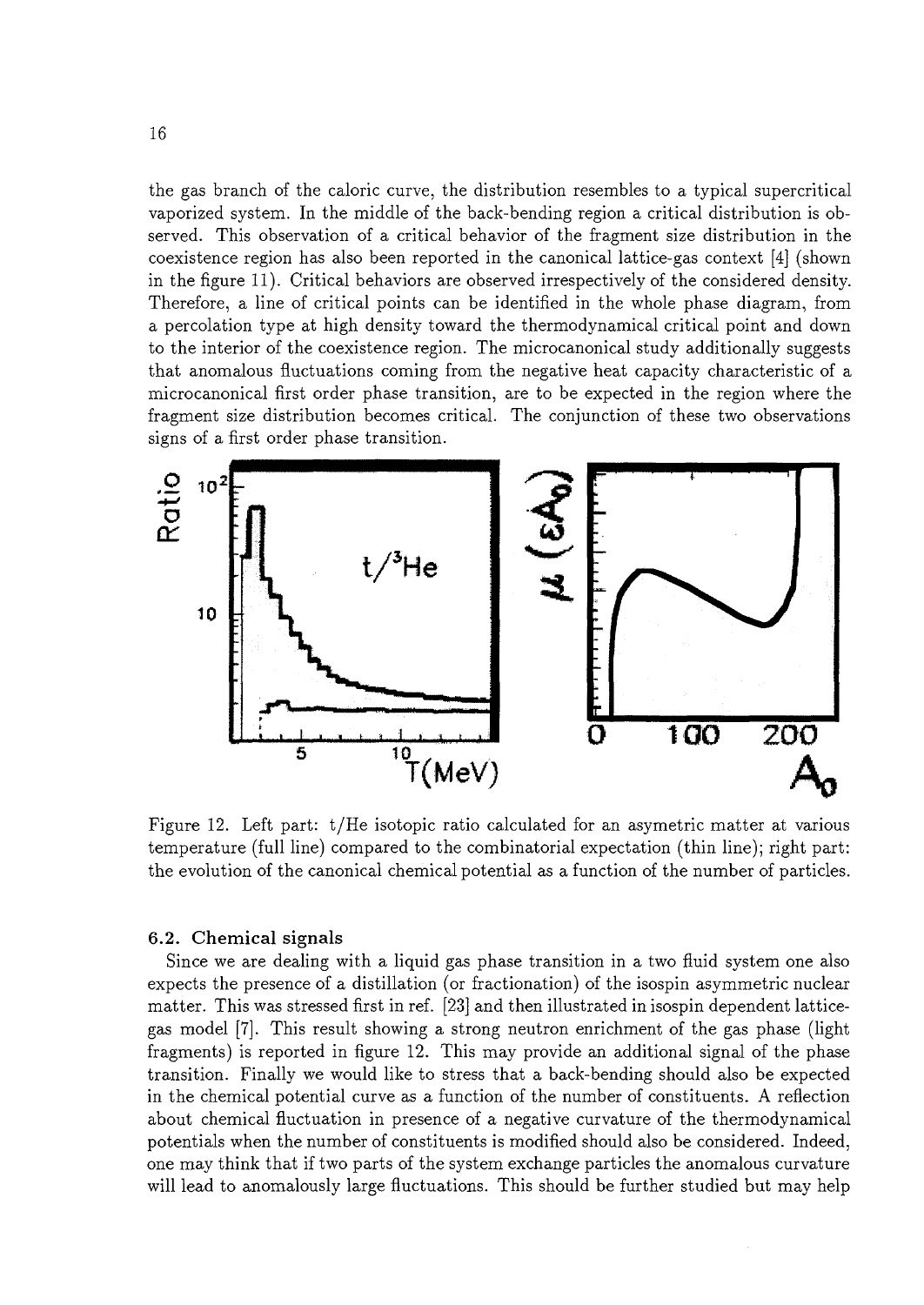to spot first order phase transition in many situations where it is also associated with chemical equilibria.

## 7. Conclusions

Phase transitions are universal properties of matter in interaction. They have been widely studied in the thermodynamical limit of infinite systems. However, in many physical situations this limit cannot be accessed and so phase transitions should be reconsidered from a more general point of view. This is for example the case of matter under long range forces like gravitation. Even if these self gravitating systems are very large they cannot be considered as infinite because of the non saturating nature of the force. Other cases are provided by microscopic or mesoscopic systems *built out of matter which is known to present phase transitions.* Metallic clusters can melt before being vaporized. Quantum fluid may undergo Bose condensation or super-fluid phase transition. Dense hadronic matter should merge in a quark and gluon plasma phase while nuclei are expected to exhibit a liquid -gas phase transition. For all these systems the theoretical and experimental issue is how to sign a possible phase transition in a finite system.

In this contribution we have shown that convexity anomalies of the thermodynamical potentials can be used to signal and to define phase transitions. We have presented the first experimental evidences of such a phenomenon. We have discussed in details the role of the volume in the liquid-gas phase transitions and explained why caloric curves are not unique since they depend upon the volume of the system at the various considered energies. Conversely we have stressed that fluctuations are state properties which can be used to infer the thermodynamics of the considered ensemble of events. Finally we have stress that the fragmentation patterns as well as the chemical properties can be used as complementary information to control the existence of a phase transition.

#### **REFERENCES**

- 1. A. Guarnera, PhD thesis GANIL Caen (1996).
- 2. D.H.E. Gross, Phys. Rep. 279 (1997) 119.
- 3. D.H.E Gross et al., cond-mat/9911257
- 4. F.Gulminelli and P.Chomaz, Phys. Rev. Lett. 82 (1999) 1402.
- 5. C.N. Yang and T.D. Lee, Phys.Rev. 87 (1952) 410.
- 6. J.M.Carmona et al., Nucl. Phys. A 643 (1998) 115
- 7. P.Chomaz and F.Gulminelli, Phys. Lett. B447 (1999) 221.
- 8. X. Campi and H. Krivine, Nucl. Phys. A 620 (1997) 46 and Physica A, in press.
- 9. J. Pan and S. Das Gupta, Phys.Rev. C 51 (1995) 1384; Phys.Rev.Lett. 80 (1998)1182.
- 10. V.Duflot et al., Phys.Lett.B, in press.
- 11. F.Gulminelli et al., Europhys.Lett., 50 (2000)434
- 12. J.M.Carmona et al., nucl-th/9910061 and J.Borg et al., Phys.Lett. B 470 (1999) 13.
- 13. M. Schmidt et al, Nature 393 (1998) 238 and to be published
- 14. M. F. Rivet et al., Phys. Lett. B 388 (1996) 219; B. Borderie et al.,Phys. Lett. B 388 (1996) 224.
- 15. J. Pochodzalla et al., Phys.Rev.Lett. 75 (1995) 1040; Y. G. Ma et al, Phys.Lett. B 390 (1997) 41.